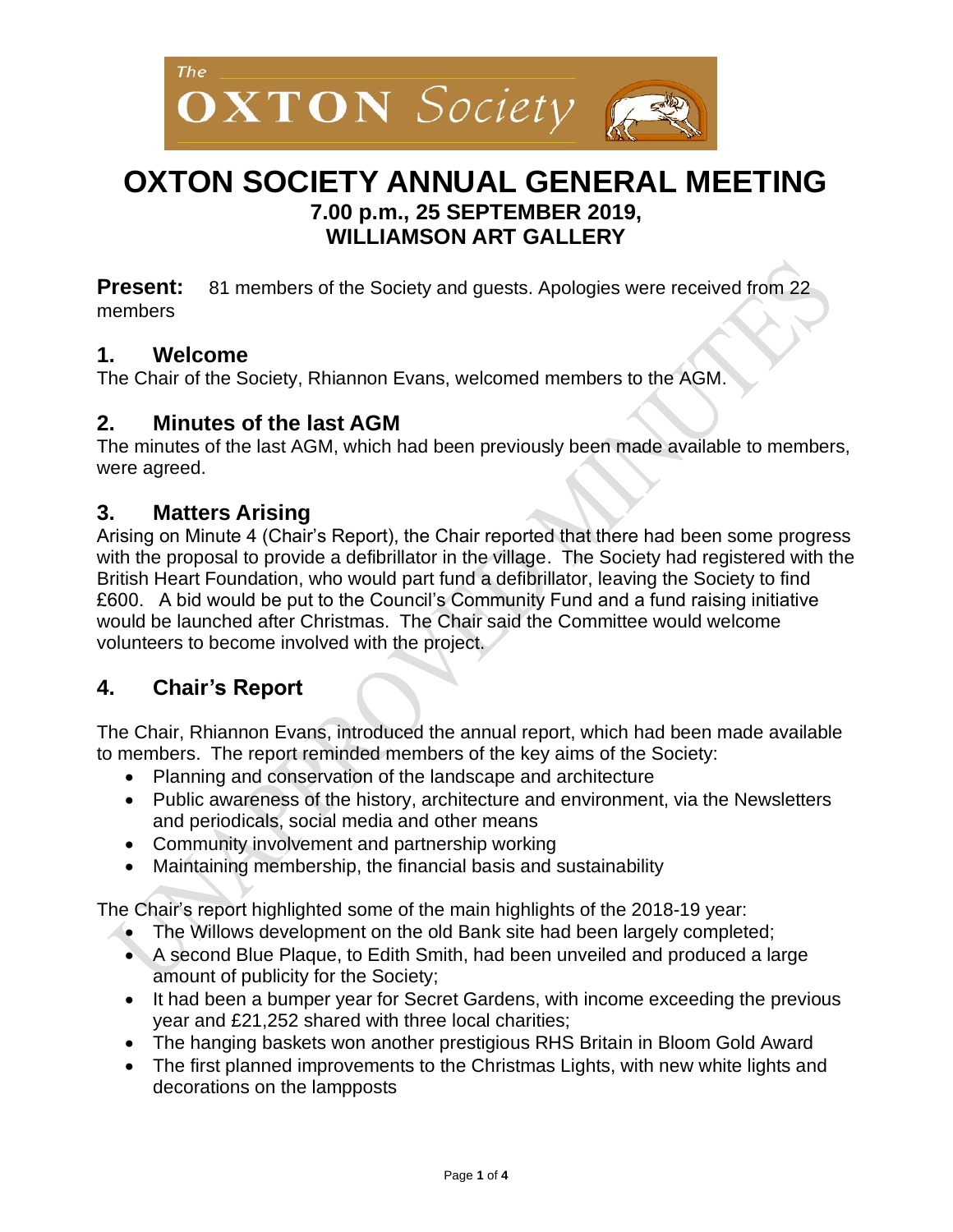Since the end of the reporting year there had been developments in many areas:

- A strategic review of the Society's business had been held
- New Secret Gardens Coordinators had been recruited who would shadow the current Coordinators in 2020 and then take over in 2021;
- Discussions were ongoing about village traffic and parking issues, and about CCTV in the village centre;
- The Society had taken the necessary actions to become compliant with the General Data Protection Act (GDPR);
- A successful bid had been made for funds to progress digitizing the History Archive;
- A third Blue Plaque had been erected, with an accompanying booklet;
- Plans were in hand for further enhancement of the Christmas Lights;

The Chair noted that looking ahead the Committee would be finalising the Strategy Review, with a view to setting out priorities, including the core business of preserving Oxton's character. There would also be a review of fund-raising and other income options, and a plan for succession to sustain the Society into the future. Communication would be another priority, to engage members and the business community and encourage feedback to the Committee.

Members approved the Annual Report.

### **5. Financial Report**

The Treasurer, Griff Round, introduced the Financial Statement for 2018-19. He reported that it had been a financially stable year with a small rise in the end of year reserve, which stood at £21,700. A very successful Secret Gardens event had raised £9,000 for the Society, and membership income raised £4,000. There had been major investment in Christmas Lights and in work on the website. He said that a continuing challenge for the Society was the key dependency on Secret Gardens income to fund its activities.

Arising on the report, members asked questions on the following topics:

- Whether the Christmas Lights could become 'Winter Lights' and remain in the village for an extended period after Christmas. Jeff Willis, Vice Chair, replied that this year further enhancements to the lights would include lighting the three large trees in the village centre, one funded by the Community Fund and the others by fund-raising, and the question of extending the period of the lights would be discussed.
- How the proceeds of Secret Gardens was divided between the Society and the partner charities. The Treasurer explained that the split was 40% to the Oxton Society and 60% divided between the three charities for the year.
- Whether the Society should consider raising the membership fees, which were considered very reasonable. The Treasurer replied that it was not a high priority at the moment because of the good financial situation and it was important not to disenfranchise members.

The accounts were formally adopted, and thanks expressed to the Treasurer for his work.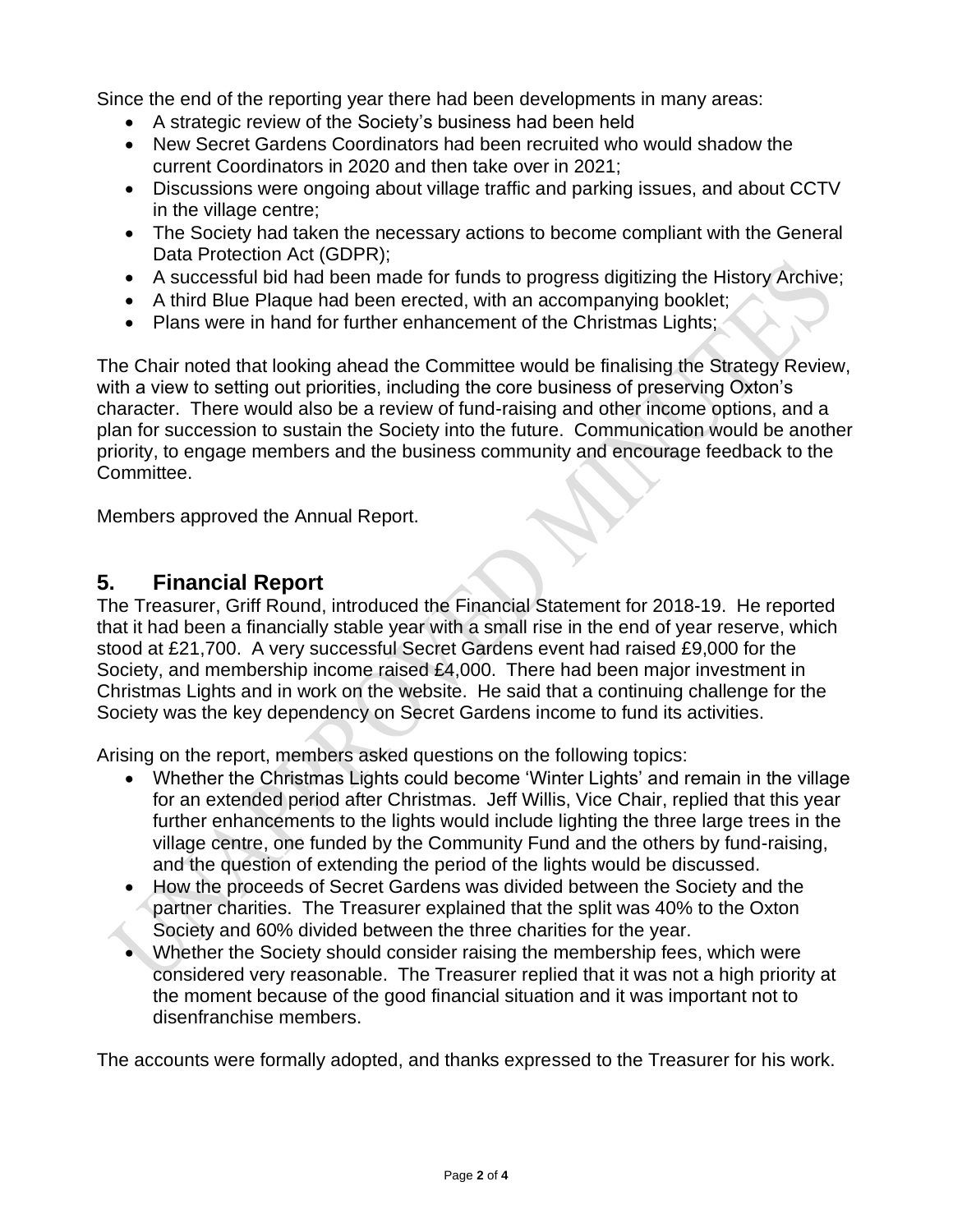### **6. Election of Officers and Committee**

It was reported that there was a maximum of 13 members on the Committee, along with 4 Officers. The AGM elected the following to serve as officers:

- Chair Rhiannon Evans
- Vice-Chair Jeff Willis
- Secretary Alan Chape
- Treasurer Griff Round

The following were elected to serve on the Committee: Steve Ferguson, Patrick Toosey, Steve Weber, Dave Barden, John Booth, Bob Knowles, Carolyn Weber, Chris Jarrey, George Harrison, Dominic Wilkinson.

There were also three co-opted members: Annette Capper (Friends of the Arno), Councillor Allan Brame and Don Firth-Williamson.

Three vacancies remained on the Committee.

### **7. Motions**

No motions had been received for the Annual General Meeting

### **8. Oxton Design Award**

Steve Weber introduced the Design Award Scheme and explained the way in which nominations are made and how the Assessment Panel, which includes two expert advisers, assess the nominations. For this year the Panel felt that whilst there was not a nominated project that met the very high threshold required for a Design Award, there were four which fully deserved recognition with a Commendation for the way in which they contribute to the enhancement of the character of the Conservation Area. The Panel particularly welcomed the fact that three of the projects were for improvements to the frontages of village centre businesses. The Commendations went to:

- Cathy Frost, Thyme Restaurant, Rose Mount, for shop front reconstruction
- Michelle Fenton, Oxton Boutique, Rose Mount, for shop front improvements
- Jane Williams and Sara Poland, The Drawing Room, Christchurch Road, for shop front improvements

• Chris and Jenny Dodd, 16 Kylemore Road, for reconstruction of boundary brick wall The winners of the Commendations were presented with their certificates by Councillor Allan Brame.

## **9. Outstanding Contribution to Oxton Awards**

Rhiannon Evans, Chair, introduced the first Award, to Kate Wyness, for her impact on the village since she and her husband opened Greens of Oxton less than three years ago, and for her partnership with the Society. Rhiannon highlighted three areas to illustrate Kate's contribution. Firstly, she had a vison for improving the Christmas Lights and replacing the old coloured lights with new high quality white lights. She started a fund-raising initiative and within a few weeks had raised £600 from residents and businesses which was matched by the Society and paid for the new lights. Secondly, she was also imagining a new and revitalized village centre for the Secret Gardens event in May 2019. She invited the artisan